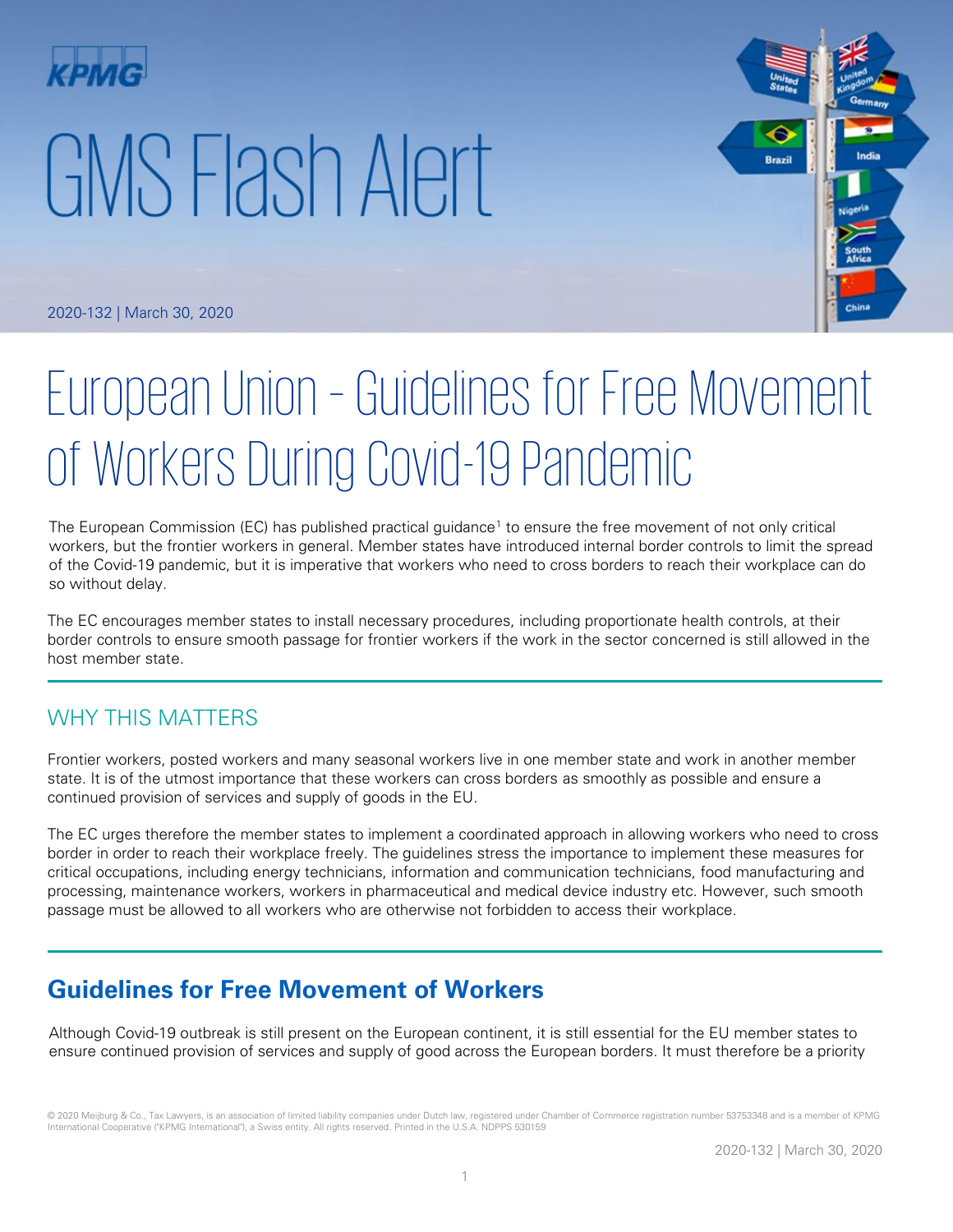to the member states to coordinate their measures that will ensure a smooth crossing of borders for all frontier workers who are allowed to access their workplace in the host member state.

Among the recommendations can be found the following measures:

- 1. Dedicated lanes at the borders for workers;
- 2. Introduction of specific stickers that can be recognized at the border crossing;
- 3. Health screenings conducted on one side of the border only
- 4. Checks and screenings should not necessitate the workers to leave the vehicles and should be based on electronic body temperature measurement;
- 5. Temperature checks should not be carried out more than three time a day on the same worker; and
- 6. Member states are encouraged to conclude special agreements for social security, should the remote work lead to a change in the country for social security. For further information about social security, please see GMS **[Flash Alert](https://home.kpmg/xx/en/home/insights/2020/03/flash-alert-2020-068.html) 2020-068** (March 18, 2020).

### KPMG NOTE

The working pattern for the workers who are crossing borders in order to reach their workplace might change due to possible increase in the number of working hours spent at home. This might lead to a change in which country's social security applies to the worker and the employer. At this time, the employers should track workers who are at risk of experiencing changes in their social security and assess the situation once there is more clarity on when the work will be resumed.

The measures to prevent the spread of Covid-19 and the level of lockdown vary from country to country, which means that workers can be allowed to access the workplace in their country of work while that same workplace might be on a lockdown measure in the country of the worker's residence.

Some countries have issued communications about taking a lenient approach to remote work caused by the Covid-19 outbreak in the context of social security. This is, however, preconditioned by the other relevant country accepting this approach for those workers who cross borders with their working activity. We therefore recommend assessing this situation within the framework of the EU Regulation for social security that provides solutions<sup>2</sup> for the maintenance of social security coverage as it was prior to the changes caused by the Covid-19.

# FOOTNOTES:

- 1 See [http://ec.europa.eu/social/BlobServlet?docId=22473&langId=en.](http://ec.europa.eu/social/BlobServlet?docId=22473&langId=en)
- 2 See GMS [Flash Alert](https://home.kpmg/xx/en/home/insights/2020/03/flash-alert-2020-068.html) 2020-068 (March 18, 2020)

\* \* \* \*

© 2020 Meijburg & Co., Tax Lawyers, is an association of limited liability companies under Dutch law, registered under Chamber of Commerce registration number 53753348 and is a member of KPMG International Cooperative ("KPMG International"), a Swiss entity. All rights reserved. Printed in the U.S.A. NDPPS 530159